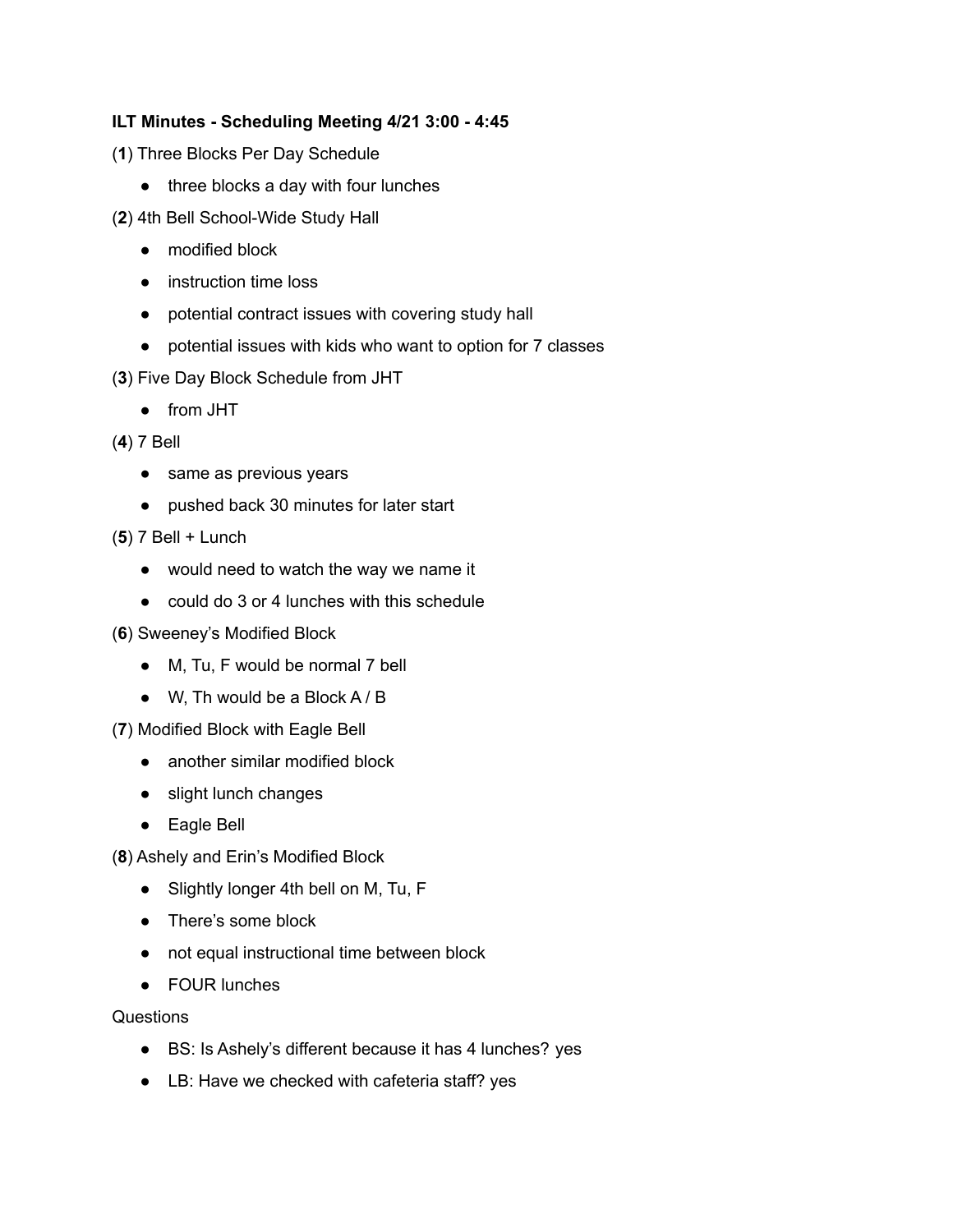- JS: I cannot make prep bells a priority when creating the master schedule. We can't guarantee that the contract won't be violated
- JC: Issues with teaming, with double bell science, CCP course, equal instructional time
- EK: If we aren't meeting the contract what do we do?
- JC: We must ask for a waiver
- JHT: Can we call the last 10 minutes of class study time? We should make sure there's 4 lunches. Tweak the language to make it comply.
- ENT: It seems like lunch is the main problem. Should we be focusing on solving that problem? Which equitable schedules solve this problem?
- JS: We've asked for the possibility of a "mod" cafeteria but we likely won't know about that until the summer
- HL: If we have three lunches over 3 bells and you plan to do the cafeteria then you are eliminating PE during all of those bells, plus clean up
- EK: I think our goal should be not relying on a gym to make our kids eat
- KR: No matter how many lunch periods we have, we still have study hall
- JS: We could run into issues with kids wanting to option for certain classes
- LB: We still have to put kids into study hall anyway? Wouldn't this help with that
- JS: It could just make for potential issues creating time for certain classes. not necessarily impossible.
- $\bullet$  LC: I think it was a mistake.
- JC: But that means that there will need to be kids in classrooms for the remainder of the day.
- LC: People don't get assigned to a study hall location. It rotates on a repeating cycle. It's hosted by a different teacher each day. It's a huge extra coverage load. It's a way outside the box idea.
- Kylie B: What happens to kids who option for seven courses?
- EK: I think that's definitely a downfall of this.
- LC: Unless we offered remote sections. Independent learning types of classes.
- Kylie B: Since we've already optioned, how would the decision be made to figure out which class we are dropping?
- EK: In the action steps on the document.
- EK: Could be another possibility of contractual violations. Would need to be cleared by CFT and downtown.
- JHT: We could just add "study hall" time to limit
- AM: But that would still be the teacher covering those classes.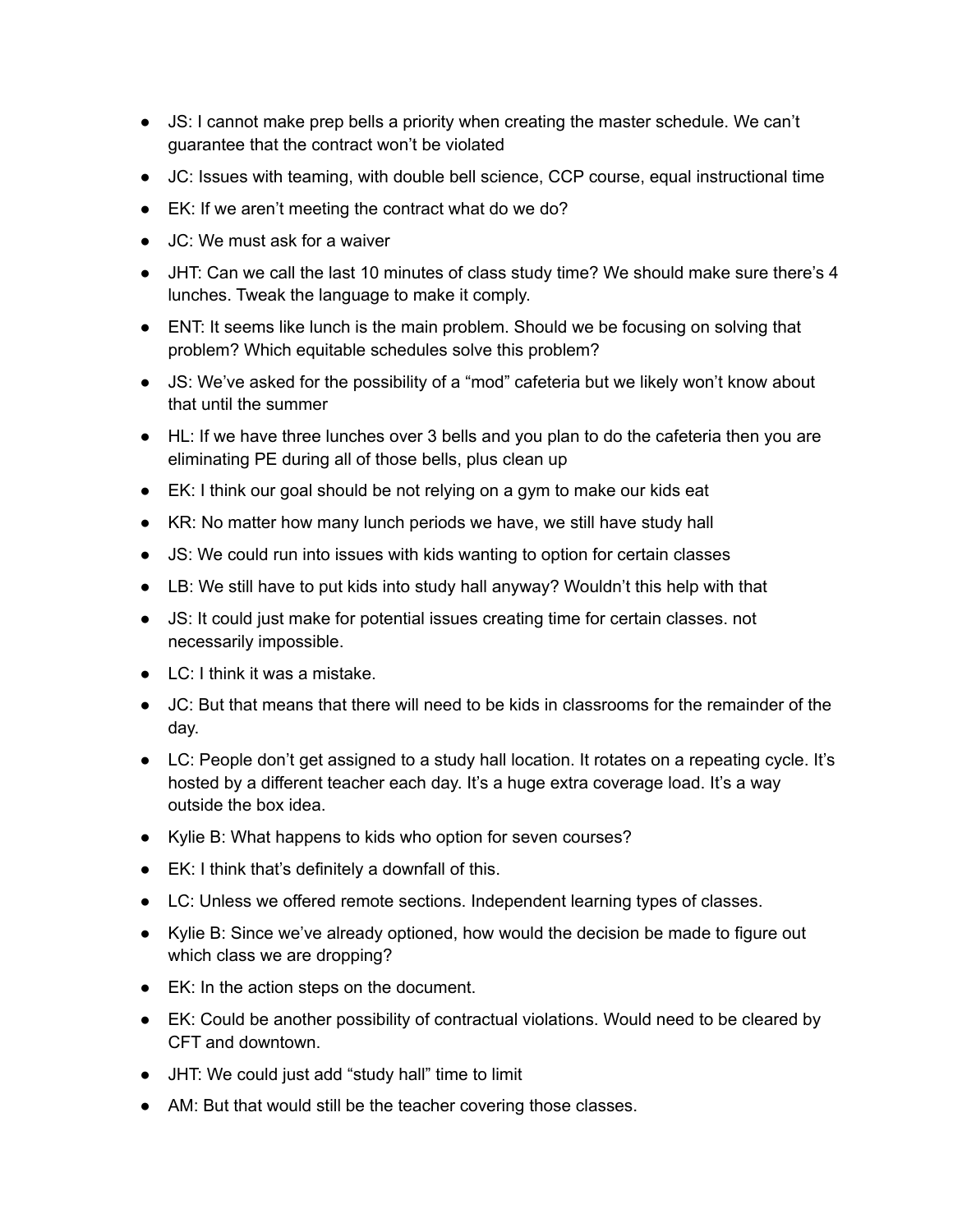- JC: The contract only allows for 35 days of study hall coverage for teachers per year. I just want to stay inside the contract.
- LC: How would we deal with 4 days weeks?
- JHT: I have that prepared. Can I share? (shares screen)
- EK: Normal 7 bell. Doesn't solve lunch. Doesn't solve any of our equity problems.
- EK: 7 Bell + Lunch. I think we make Bell 3 a lunch as well. I agree with Heather that if we are using gyms then we could definitely have issues with PE space.
- JC: If we have more time for lunch, do we really need to add lunches and have 46 minutes lunches? I worry about a loss of instructional time.
- FS: Doesn't this proposal only have 3 lunches? Are we considering modifications? I don't think this schedule needs to be tweaked at all.
- ENT: At SCPA we had a schedule like this. Would there be a lunch opt out? Is lunch mandatory? If a kid wants to take a class that is only a certain bell and that is their lunch bell, can they opt out?
- JS: I think we just assign them a different lunch.
- ENT: Could we offer kids to opt out of lunch and have a late arrival or early dismissal?
- AM: We asked that question to the district this year and they were pretty adamant about ALL kids having lunch.
- JS: Three lunches is three bells without using the cafeteria for study hall.
- KR: If we still have distancing to consider, 46 minutes is way too long for lunch. Kids eat their lunch in ten minutes and then they are in this really unstructured time and have to be monitored.
- LC: If we had a mod for lunch, could that also be used for study hall other bells.
- JC: If COVID restrictions are still in place, we are going to have a lot more kids. And there are 800 kids at home.
- LC: If we have dedicated lunch bells, then we gain a lot of classroom space because classrooms don't sit empty during those lunch times.
- JHT: I think building actual buildings should be a priority for this committee. I have students coming back to my room early because they don't want to be at lunch on the fields.
- EK: Modified Block
- JS: No issues with master scheduling.
- JC: The only other issue is that this doesn't solve our lunch issue.
- JS: I think we need to define what our priorities are. Is lunch, safety, instructional time, etc our priority?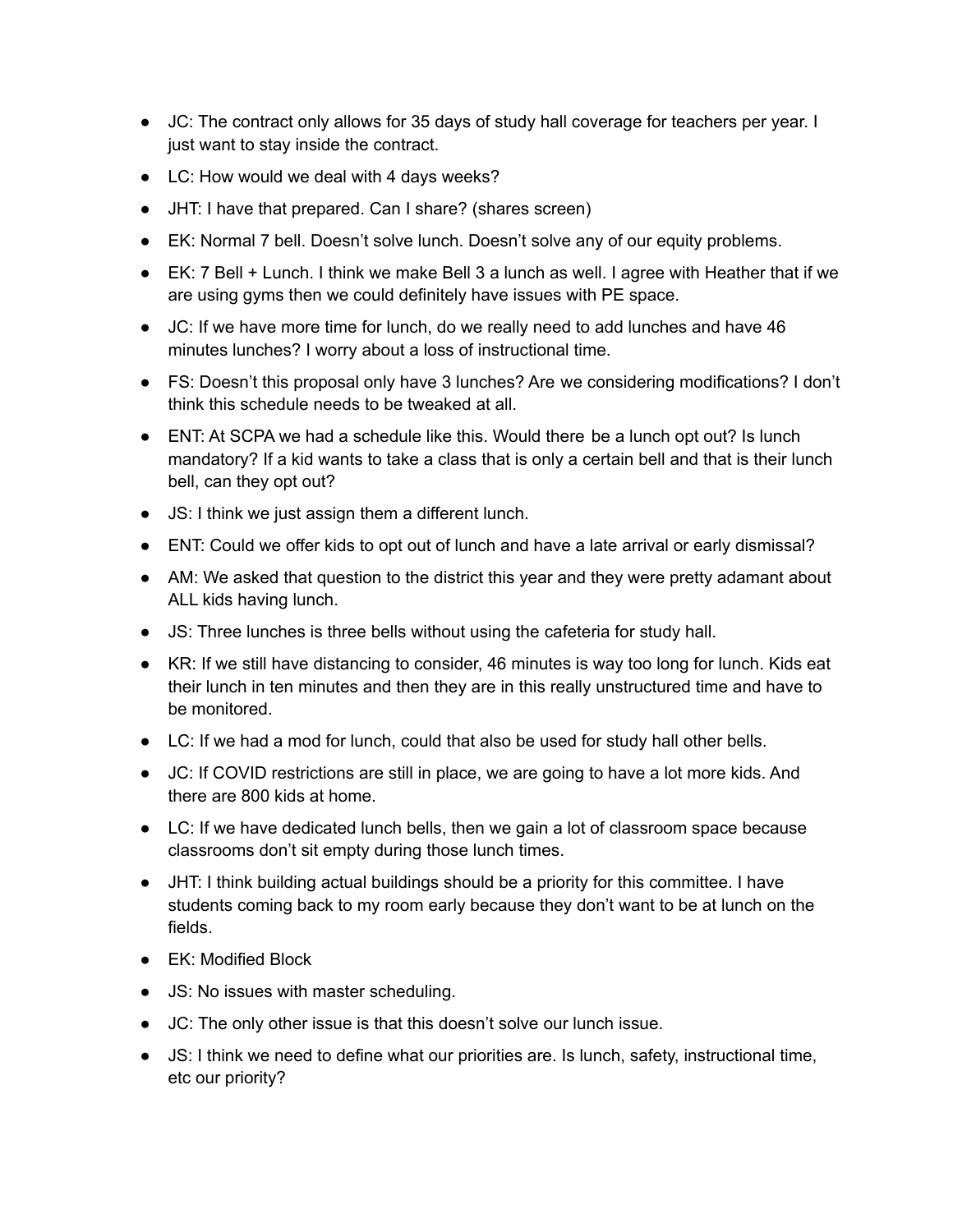- EK: I think lunch is a really important part of what we need to figure out. I don't know if it's fully solvable without more space.
- DP: I thought when we started this discussion last year we were trying to solve lunch. Especially split lunch for 7/8 grades.
- SMJ: Does it solve the lunch problem? Is it equitable? Is it good for instruction?
- JHT: My schedule meets all of those criteria.
- JS: But it doesn't follow the contract.
- JS: Eagle Bell. A school in Columbus does this and has had some success.
- SMJ: Isn't homeroom a duty?
- JS: Not as far as I'm aware.
- JS: I think this would be a great opportunity for students who can't stay after school to get help.
- J Smitson: Could use QR codes like the library.
- MS: What would take priority over what? It sounds like a good idea in theory. But the lack of structure of it gives me pause.
- JS: Student choice.
- DP: Why does the bell before lunch rotate.
- JS: Tries to keep teaching minutes closer to equal.
- DP: I'm trying to find three consecutive bells and I don't see it. That would be a big problem for creating a productive schedule for our AP science teachers. Same thing as Mike. I can see kids running around and it just being a free for all.
- JS: I guess we will never know if we don't try. But when I talked to the people in Columbus. There was definitely a learning curve, but they're on their third year of this and they're having a lot of success.
- DP: I think you're right and we would just need more hall monitoring.
- SMJ: With this Eagle bell, where would our 29 traveling teachers go? We don't even have enough rooms right now.
- SMJ: There's a huge discrepancy in minutes. 5th bell is much shorter.
- JS: Every one of these schedules has flaws. Those are fair points.
- LC: If we don't have enough spaces for kids now and there are usually 400 kids in the cafeteria, how do we have space for all of these kids?
- EK: Last Modified Block Schedule.
- AM: The 7 bell day can just be a 7 bell day. We don't have to block it. It could just be normal.
- DP: I notice all of these modified blocks Wed and Thurs is the block. Why is that?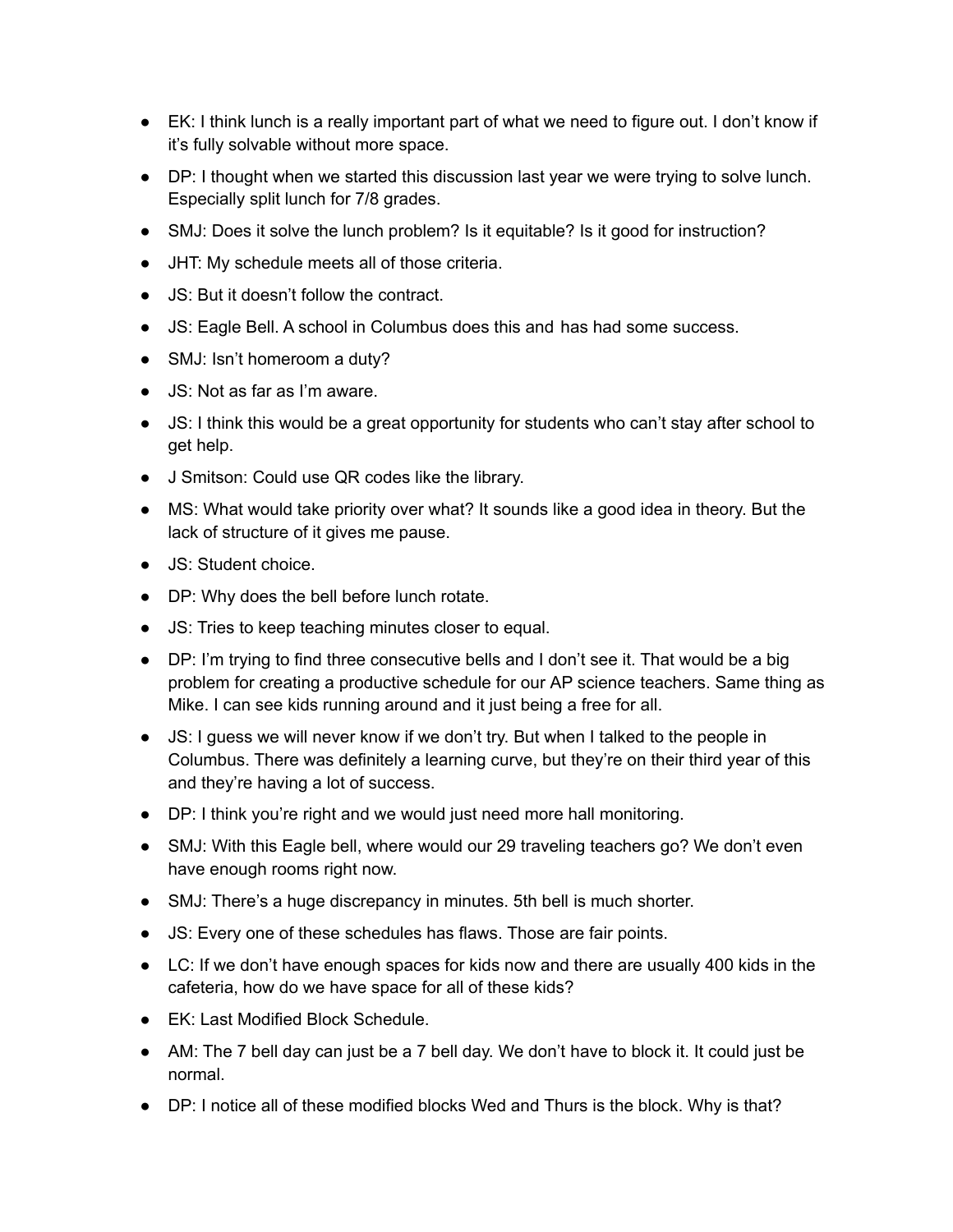- AM: I taught and went to Lakota and we did this there. It's a nice slow down in the middle of the week.
- LB: Maybe I missed something. Bell 5 meets every day. Could we eliminate Bell 5 in one of the days to make it more even?
- AM: Yeah we could definitely do that.
- LB: If lunch were divided up, maybe we could use something like this, half hour blocks, could be added to the first schedule.
- FS: The 7 bell + lunch solves all of our problems. This school will be hear for decades to come. We're thinking about COVID in all of these discussions. We're going to have to plan for long-term impacts when picking a schedule. Having a dedicated lunch bell only shaves minutes off our instruction time.
- JS: I think we need to have a COVID bell schedule and a non-COVID bell schedule.
- FS: I think we're being overly anxious about being COVID friendly when we need something that stands the test of time.
- JHT: Sometime you have to plan for WW2. We have to plan for the reality of having to comply with the CDC restrictions next year.
- EK: We have to decide that if we are back to normal we need to decide what we are in favor of. I launched a poll.
- **POLL:** What type of Schedule would we like if we are back to normal?
	- $\circ$  11 votes -- seven bell
	- 6 -- modified block
	- $\circ$  0 -- regular block
- EK: It looks like the block is off the table. More are in favor of seven bells. But there's support for modified block.
- EK: Of these schedules, only 3 of them are straight 7 bell schedules.
- AM: I really think we need to figure out lunch. I'm not in favor or kids standing in the arcade and eating their lunch.
- FS: Can the district provide us with a facility for lunch? The district is certainly considering giving us some more space. And if that mod can be used for lunch, then that mod can be used for study hall, testing accommodations, etc. Like what our original multipurpose room was for.
- JHT: I think all of us would like to support the administrators, and let you know that we need more space.
- $\bullet$  EK: If we have to do a COVID schedule, is the district going to let us do a modified block?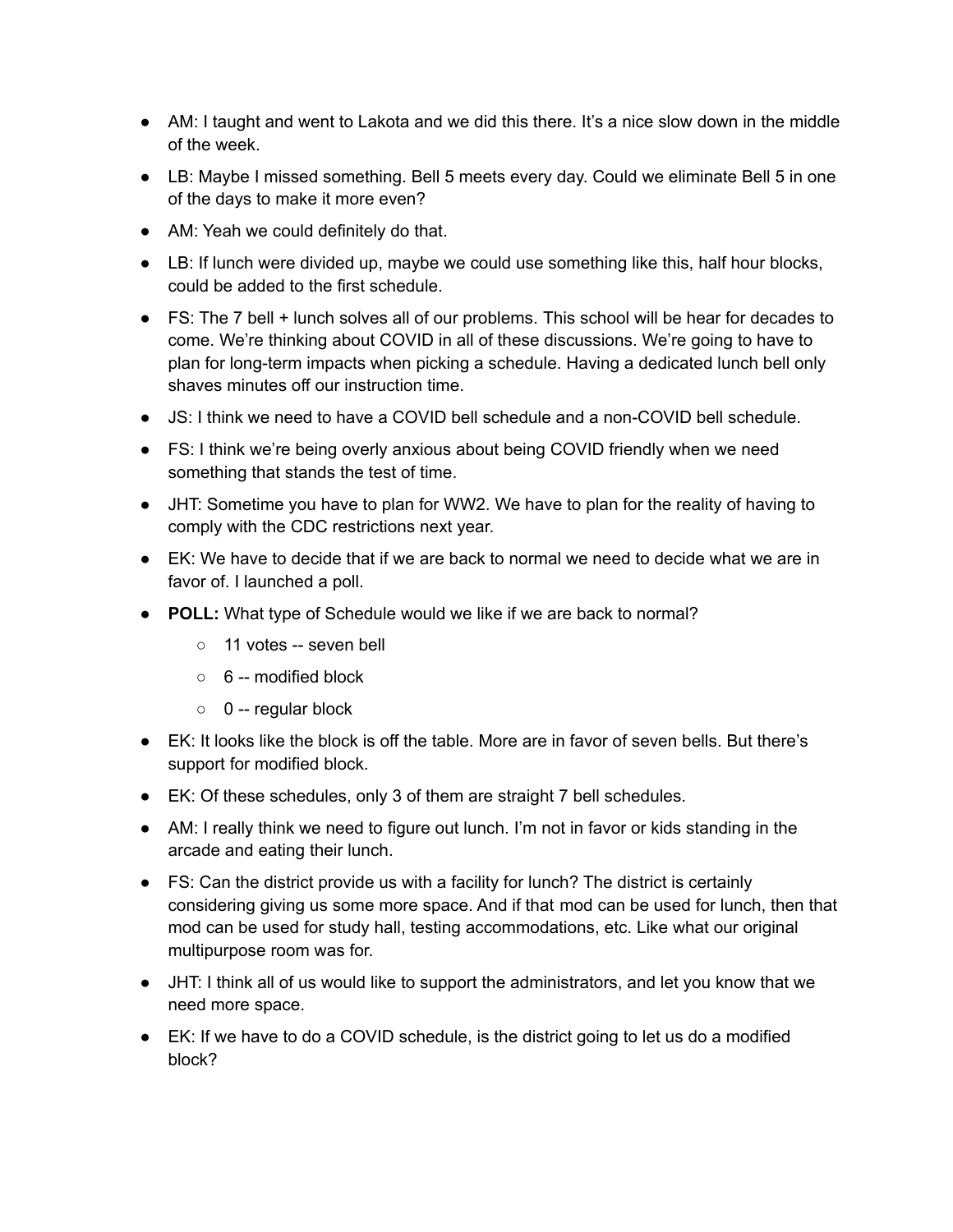- KR: I feel like block has gotten tied to COVID. If we're thinking long term, I don't think a block schedule's only value is safety protocols.
- FS: I worry that when we are building a block schedule we are going to be violating the contract.
- JC: I want to comment on the additional space. There are negotiations in place. In the end, unless they can building something that's three times the size of our old lunch mod it's not going to solve the problem. We have to be mindful that we're looking for a schedule that benefits teacher and students. Even without COVID our lunches were crazy. Lunch has been an issue before this year. Looking at a 4 bell lunch schedule with any of these schedule is mandatory. Creating a new schedule without having 4 lunches doesn't make much sense to me.

What are we taking back to departments?

- JHT: Are there things we can eliminate before we go back to departments? Can we narrow it down to 2 or 3? I looked at the contract and if we can get <sup>2</sup> yote from the staff on a schedule, then it is in contract.
- $\bullet$  EK: I have 10 minutes left. If we look at a modified block, is the district going to say yes or no to it?
- JC: It depends on how we present it. But likely.
- DP: If we need a COVID schedule, can we go back to something like our remote schedule where Wednesday is a 7 bell day?
- EK: Talk to departments about a 7 bell schedule with 4 lunches.
- LB: Can you make sure you make a folder of schedules we can share with departments. Yes.
- FS: Mention next Dept Meeting and ILT dates.
- JC: I don't want to have a bad schedule with the sake of getting it done by a certain date. The goal would be for faculty to vote at the last meeting.
- EK: OUT
- JC: Are there schedules we eliminated?
- JHT: I think it's really important to have a COVID schedule and a regular schedule.
- JC: I don't want departments wasting discuss schedules that aren't possible.

Elminiations:

- 4th Bell School-Wide Study Hall -- not feasible
- Three Blocks Per Day Schedule -- blue blob
- Sweeney Modified Block
- Modified Block with Eagle Bell

Keep: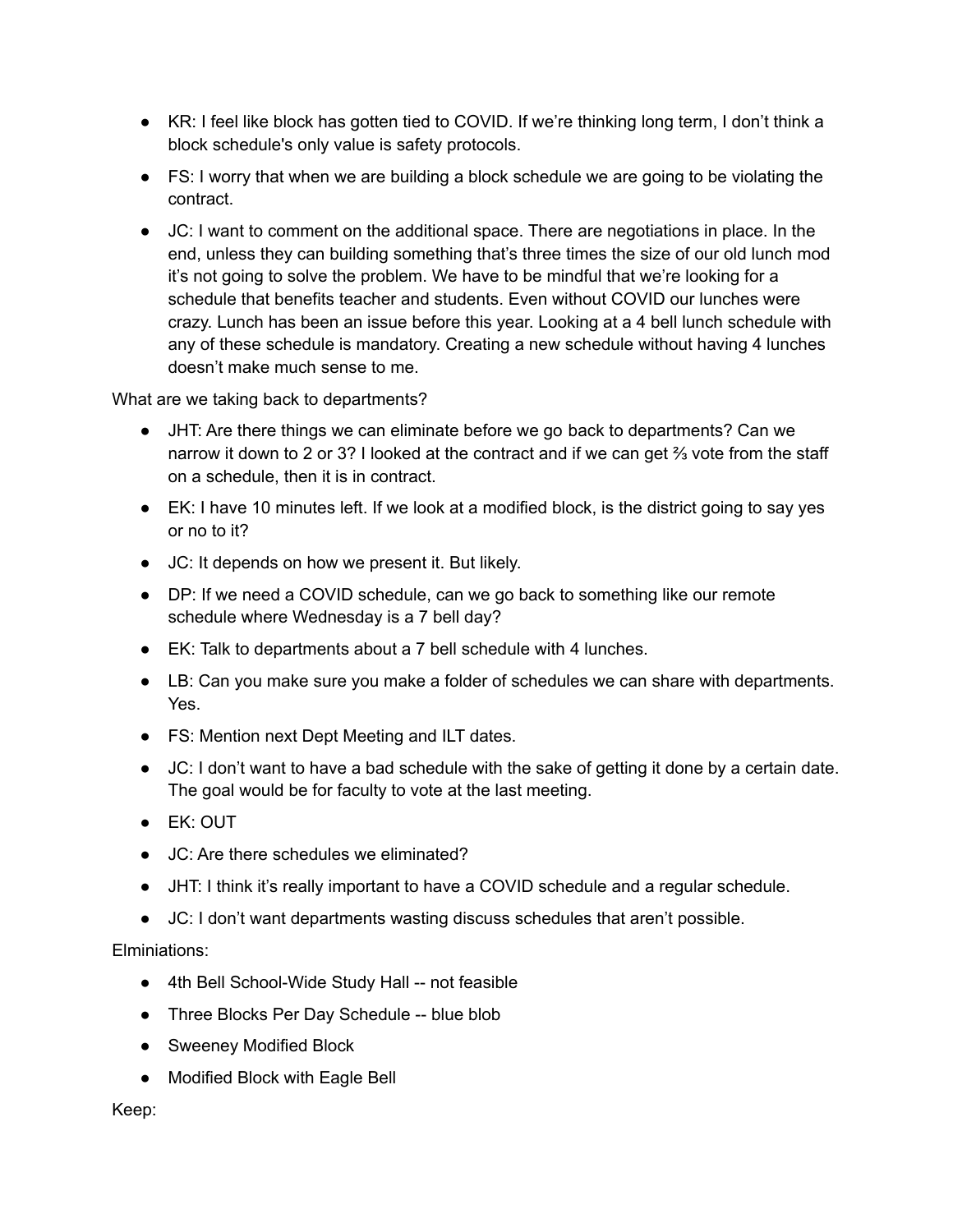- Five Day Block Schedule from JHT -- would need to be tweaked for adjusted time
- $\bullet$  7 Bell + Lunch
- Ashley's Modified Block with Four Lunches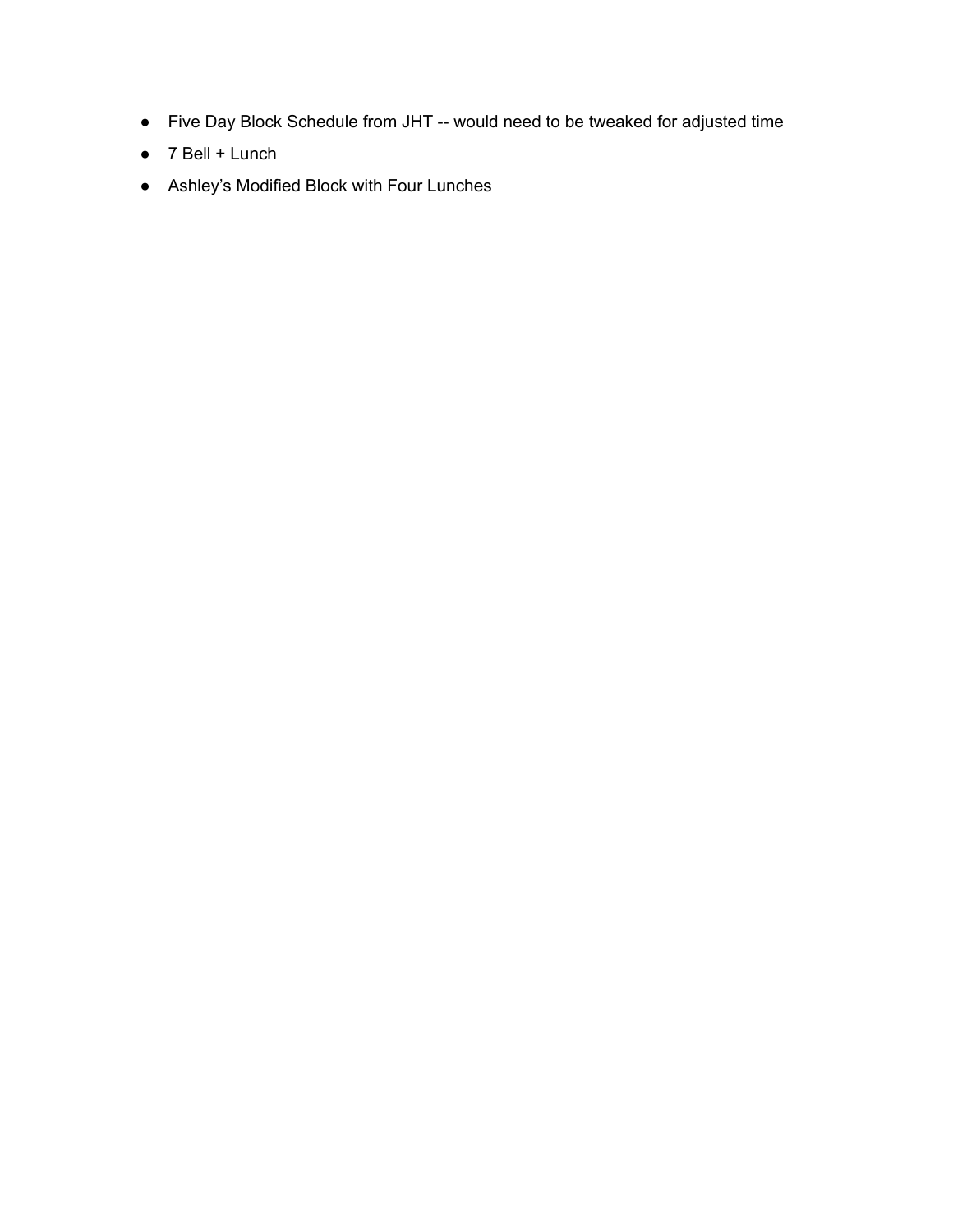## CHAT TRANSCRIPT:

Denise Pfeiffer3:01 PM

pfeiffer

Erin Kenney-Levin3:01 PM

Erin Kenney-Levin - BR

Denise Pfeiffer3:01 PM

bramlage

Ferd Schneider3:01 PM

schneider MATH

Jessica Smitson3:01 PM

Smitson

Laura Brogden3:01 PM

Laura Brogden Classics

John Chambers3:01 PM

Chambers - Admin

Heather Lloyd3:01 PM

Heather Lloyd- PE/Health

Ploy Keener3:01 PM

Keener

Elizabeth Duncan-Scruggs3:01 PM

Elizabeth Duncan-Scruggs

Michael Sherman3:01 PM

Mike Sherman- Fine Arts

Patricia Morgan3:02 PM

patty morgan

Olivia Ballard3:02 PM

Olivia Ballard (parent rep)

Drew Mcgarvie3:02 PM

Drew McGarvie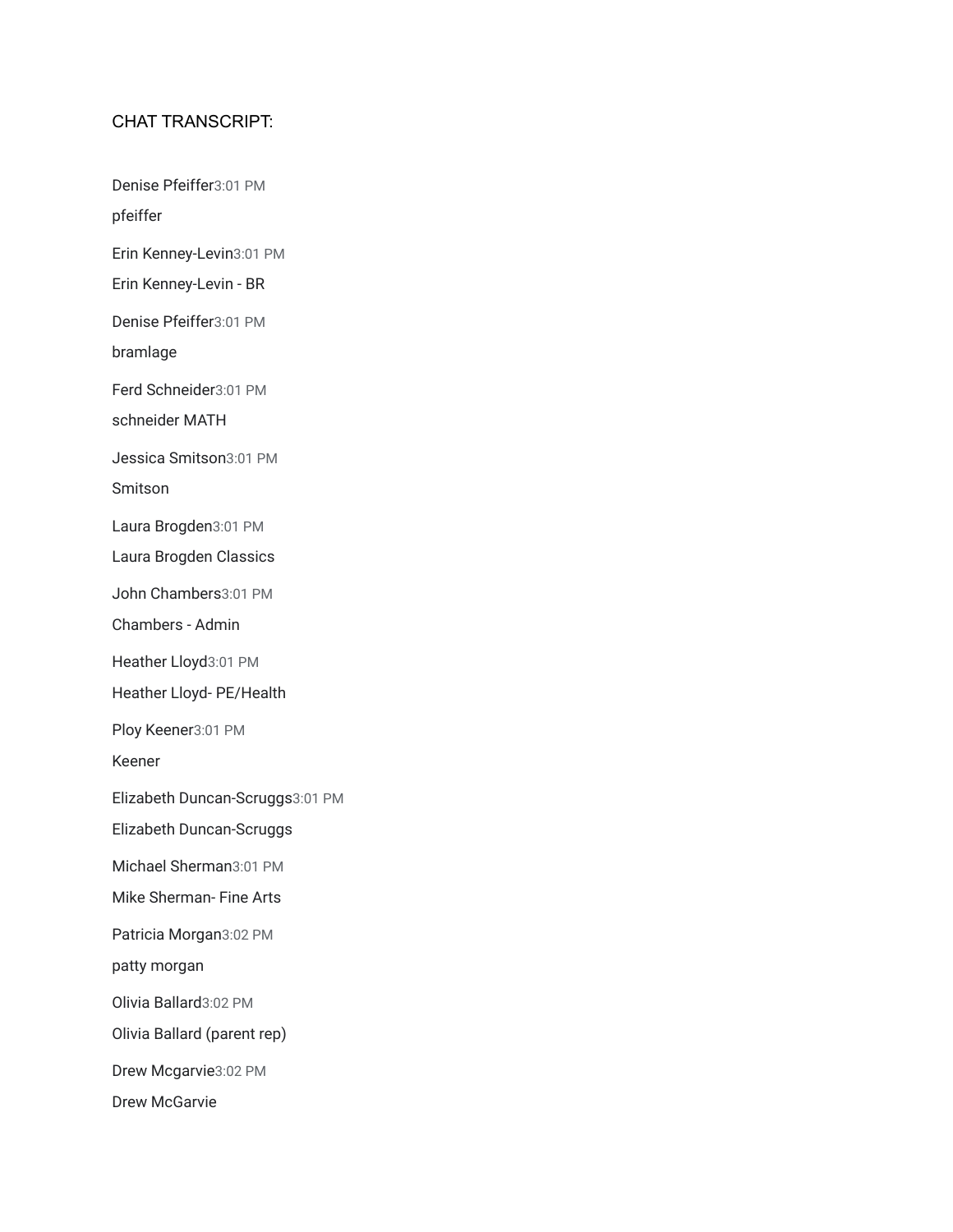Joseph Stewart3:02 PM joe stewart (T-bone) Admin You3:02 PM Katie Sullivan (non-voting) Brian Sweeney3:02 PM sweeney Ashley Morgan3:02 PM Ashley Morgan Admin Peter Riddle3:02 PM Riddle Johanka Hart-Tompkins3:02 PM Johanka Hart-Tompkins Kathleen Restle3:02 PM Kathy Restle admin Sara Mcguire-Jay3:02 PM Sara McGuire-Jay SS Erin Kenney-Levin3:02 PM <https://drive.google.com/drive/folders/1ktjtfrKxTCEWjix3K3Fz5LxUFSQp7gE2?usp=sharing> Daniel Coleman3:02 PM Daniel Coleman non-voting Kasey Shao3:02 PM Kasey Shao Laura Brogden3:07 PM Can you use your computer mic? Your owl gli tc h eeeee s s s ssss YES Elizabeth Neil Thelen3:09 PM I'm having a computer issue. Like it might explode. Laura Brogden3:16 PM

we can't hear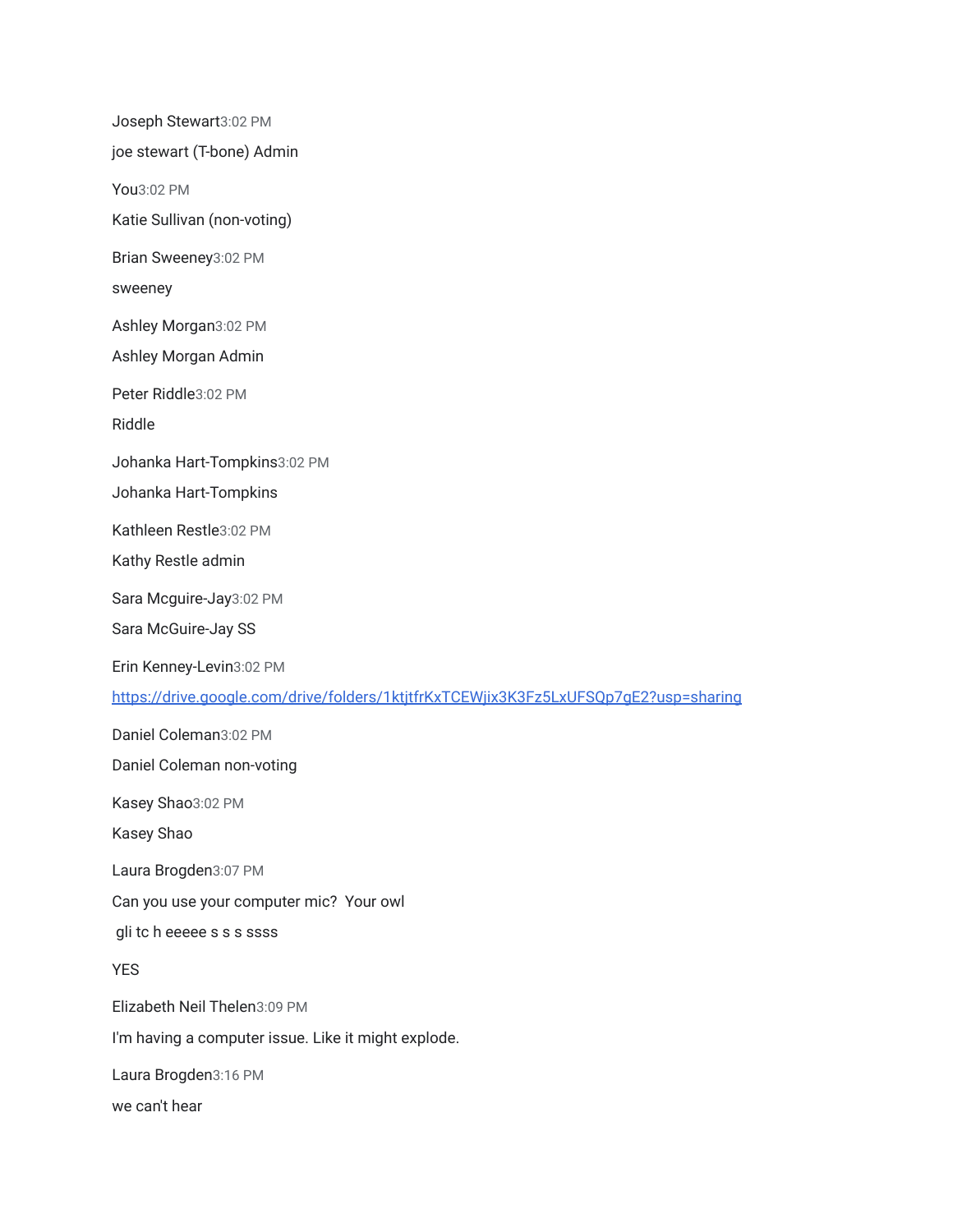Laura Brogden3:18 PM I think it's Block 2/3 + 4 lunches Sara Mcguire-Jay3:21 PM If it isn't feasible, let's throw it out. We know what the issues are this year, let's not repeat them' Elizabeth Neil Thelen3:23 PM I have a question Laura Brogden3:25 PM But you' re still in charge of students in the room, and can't leave to, I don't know, go to the bathroom Elizabeth Neil Thelen3:26 PM **YES** Sara Mcguire-Jay3:27 PM Any schedule that isn't equitable shouldn't be considered. Laura Brogden3:28 PM The schedules that have 3-4 lunches don't allow for limited student contact. Elizabeth Neil Thelen3:28 PM 4 lunches = Less kids Ashley Morgan3:28 PM The one I sent does NOT have to be a block. It is just an option. Sara Mcguire-Jay3:28 PM So the 2nd and 5ht schedules Laura Brogden3:30 PM My comment was about the classes, not lunch. The 3-4 lunch schedules don't offer larger blocks of time to cut down on kids being around a ton of people all day long. Samantha Bramlage3:31 PM Have to sign off due to dr. appt. Drew McGarvie is filling in for me for the remainder of the meeting. Thanks!

Elizabeth Neil Thelen3:31 PM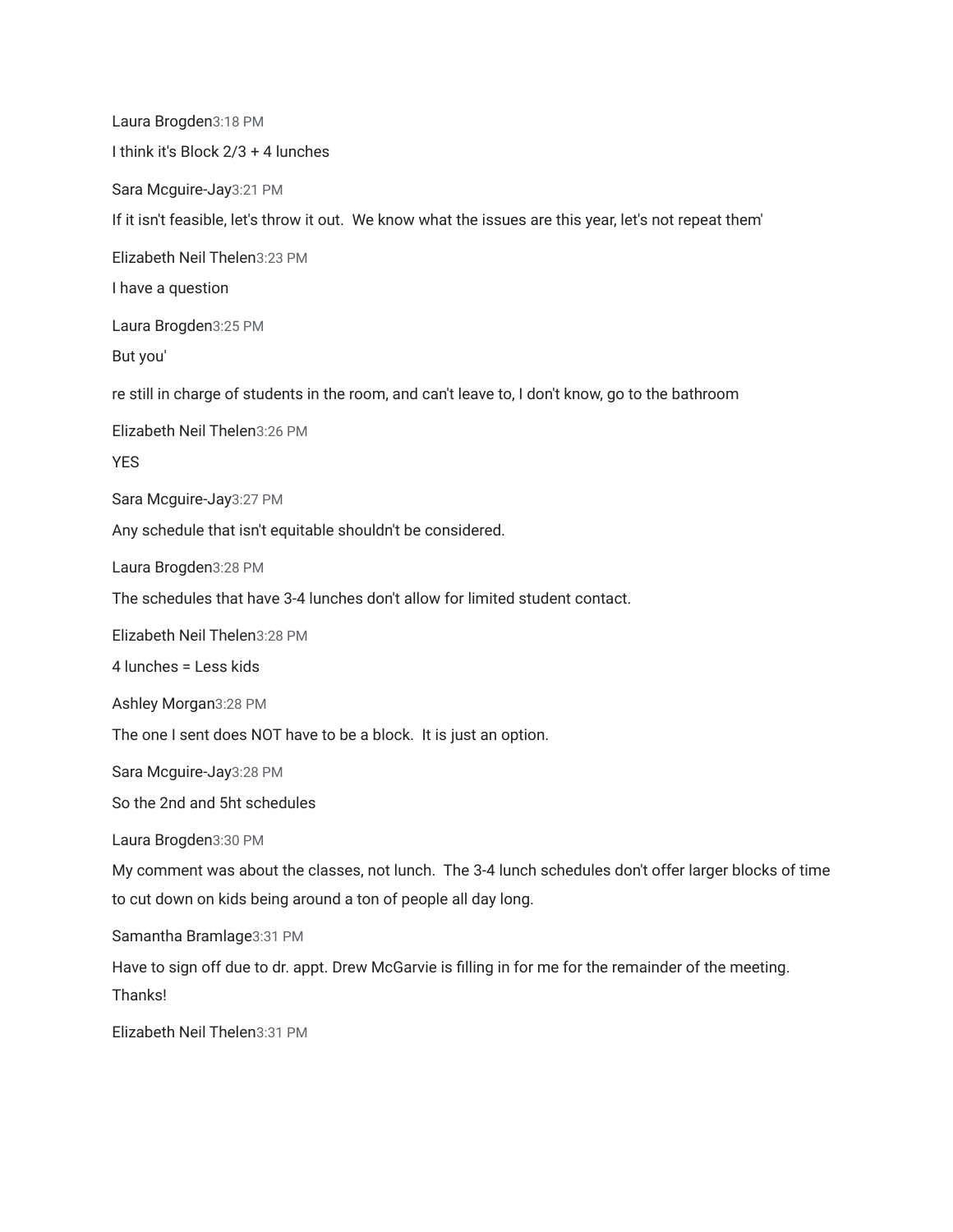@Laura Oak Hills has a 7 bell day, they've been in person more than we have all year and they have a similar population than we do. I'll check their data on COVID cases, but they've been back 5 days on the 7 bells for a while.

Ashley Morgan3:32 PM We called oak hills today Elizabeth Neil Thelen3:32 PM Similar population. Not similar than. Laura Brogden3:32 PM I disagree that Oak Hills has a population similar to ours. Ashley Morgan3:32 PM They run diff lunch schedules for junior and senior high Kathleen Restle3:32 PM Oak Hills schedule 20 minute lunches too! Denise Pfeiffer3:32 PM they have the same number of kids Elizabeth Neil Thelen3:32 PM Yes. Oak Hills is 9-12. Not 7-12. Ashley Morgan3:33 PM Ohhh. Then that makes that different. I thought they were using the same space. Elizabeth Neil Thelen3:33 PM @kathy that's too short. But point being, they have about 2500 9-12 on a7 bell day. Kathleen Restle3:34 PM @Liz. Got it. We were looking at their 5 lunch bells. That seemed attractive until we found out that their lunches are so short. Ploy Keener3:38 PM That could also be a sort of Eagle Bell? Laura Brogden3:40 PM From a mental health standpoint, this schedule gives people a break in the middle of the day, as well as time to work on their homework because it's technically a study hall.

Elizabeth Neil Thelen3:41 PM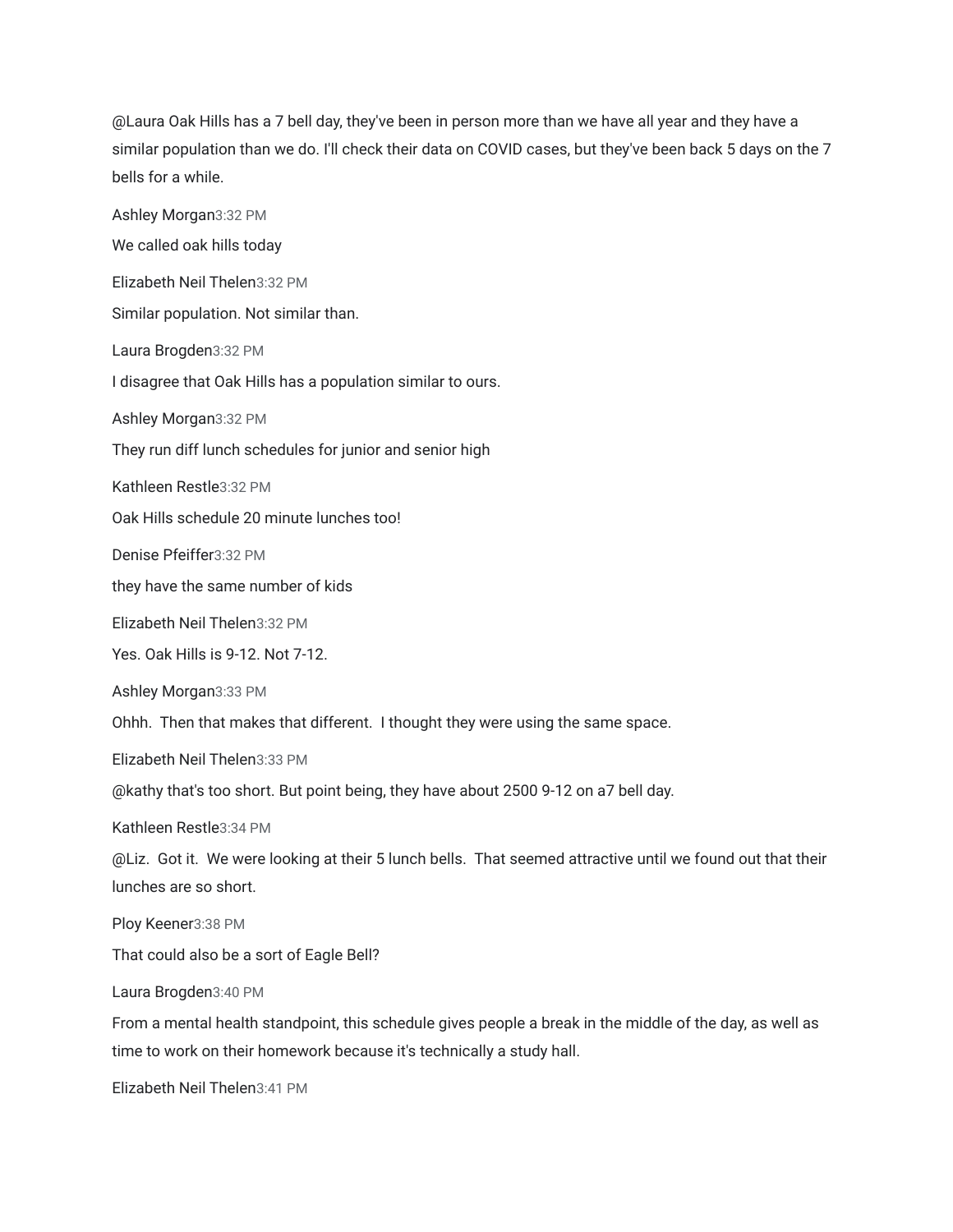Does this violate the CBA with our duty obligation? Or no? Elizabeth Duncan-Scruggs3:41 PM That would be a problem for students with IEPs that must have a resource/study hall bell...it would be every 4th bell? Sara Mcguire-Jay3:43 PM The use of the word "advisory" means something to the district. The word needs to change. Denise Pfeiffer3:44 PM Any block schedule would wreck havoc on scheduling of science labs. Elizabeth Neil Thelen3:45 PM Advisory turns into an extra prep. Michael Sherman3:45 PM Agreed, Liz Denise Pfeiffer3:46 PM no advisory, please. Tara Ligon3:48 PM Second, Denise Michael Sherman3:48 PM Third Sara Mcguire-Jay3:50 PM Cleaning in between lunches? EQUITABLE TIME!!! Who cleans up? Kids don't clean in lunchroom just in class? Laura Brogden3:51 PM Eat + bathroom + travel. Right now lunch is really short for kids who have to travel to get lunch, stand in line, and then eat. Denise Pfeiffer3:51 PM mental health time? Tara Ligon3:51 PM Alternatively, extensive periods of noise in the hallways at the change of lunch times have been problematic- loinger lunch time may exacerbate this

Laura Brogden3:52 PM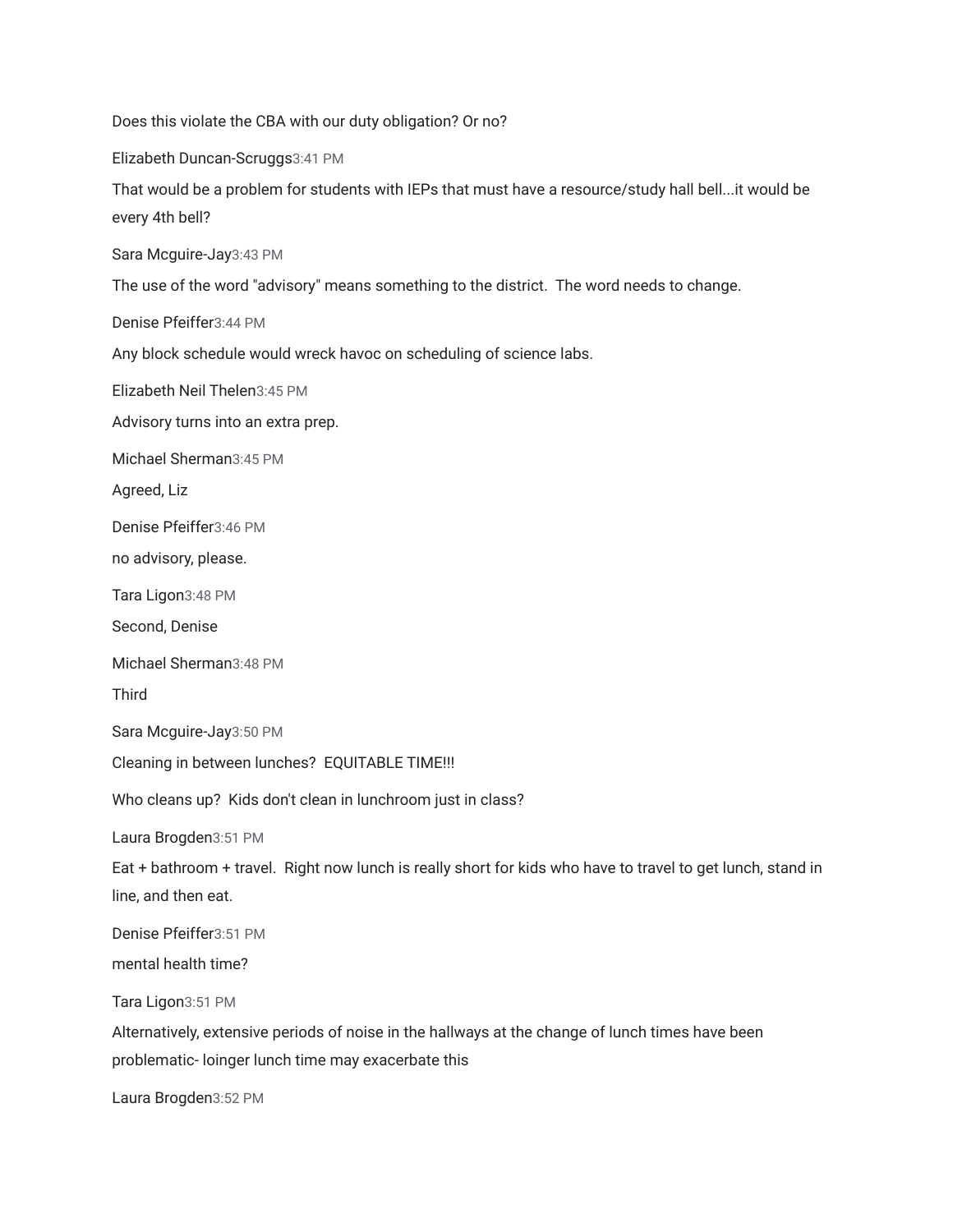But kids won't be traveling in the hallways during class anymore because they will be in a dedicated lunch space.

Sara Mcguire-Jay3:52 PM

Are there any scheduling issues with this?

Laura Brogden3:53 PM

Lunch happens whenever it fits in your schedule. Lunches would not be limited to grade levels.

Lunch is no longer associated with classes, so that's not true.

Sara Mcguire-Jay3:55 PM

They get money from the government for lunches?

Elizabeth Neil Thelen3:55 PM

FWIW, the junior high kids have been playing out on the field during lunch and they love it. So extra time would allow for some exercise.

Denise Pfeiffer3:57 PM

agreed Liz

Heather Lloyd3:58 PM

I get the idea about exercise, but if lunch is eliminated from the gym space, then we will be having PE class during lunch and will be using gym space as well as turf space.

Laura Brogden3:59 PM

I think this was addressed, but will we be voting on 1 for "normal times" and 1 in case we have to plan for "covid times?"

Elizabeth Neil Thelen4:00 PM

No

Sara Mcguire-Jay4:00 PM Doesn't solve the issues... Lunch ect

Ploy Keener4:01 PM

 $\lambda$ 

Sara Mcguire-Jay4:01 PM

Not equitable

Elizabeth Neil Thelen4:01 PM

@joe agreed.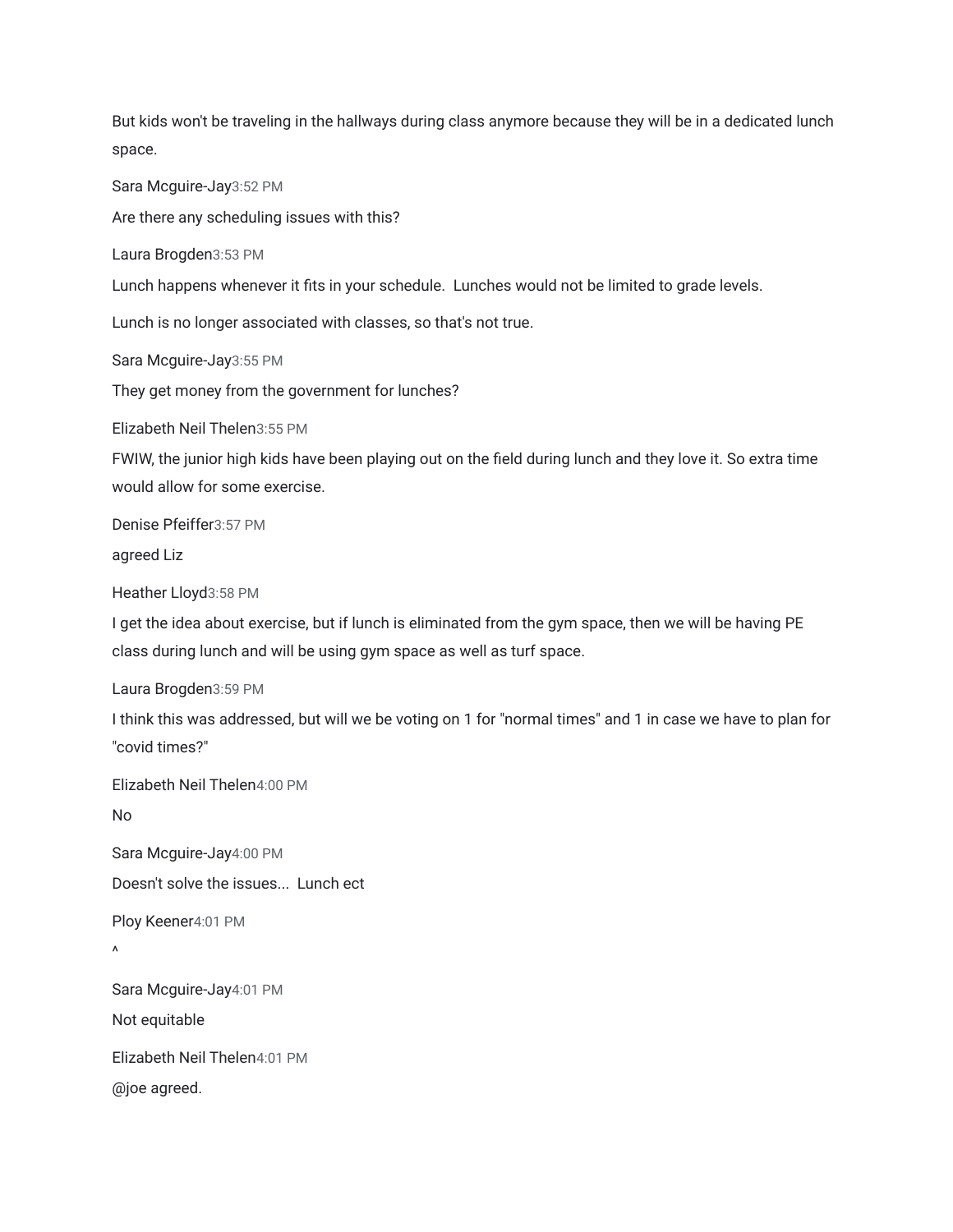Brian Sweeney4:02 PM I support maximizing instruction Erin Kenney-Levin4:05 PM VEG PTA who are you? VGE PTA Laurie M B Cotton4:06 PM 7 bells plus lunch addresses it all right? With 3 lunches or with ribs suggesting of 4? Except for blocking. Sara Mcguire-Jay4:07 PM 7 +1 would have 4 lunches if you make 3rd bell that fourth lunch... Laura Brogden4:07 PM Could we change the day to Friday? Ferd Schneider4:07 PM 4 lunch bad Sara Mcguire-Jay4:08 PM @Joe, is there any way to even out the minutes? Elizabeth Neil Thelen4:08 PM Would they be assigned a space? Couldn't that just turn into idle time? Sara Mcguire-Jay4:08 PM Isn't Homeroom a Duty? Johanka Hart-Tompkins4:08 PM I love the idea of an Eagle Bell. Wonderful! Laurie M B Cotton4:08 PM do teachers supervise a homeroom and have a club and/or a help night at the same time? Elizabeth Neil Thelen4:12 PM So teachers would be assigned to this duty and study hall? Ploy Keener4:14 PM We have that problem now Laura Brogden4:14 PM  $\Lambda\Lambda\Lambda$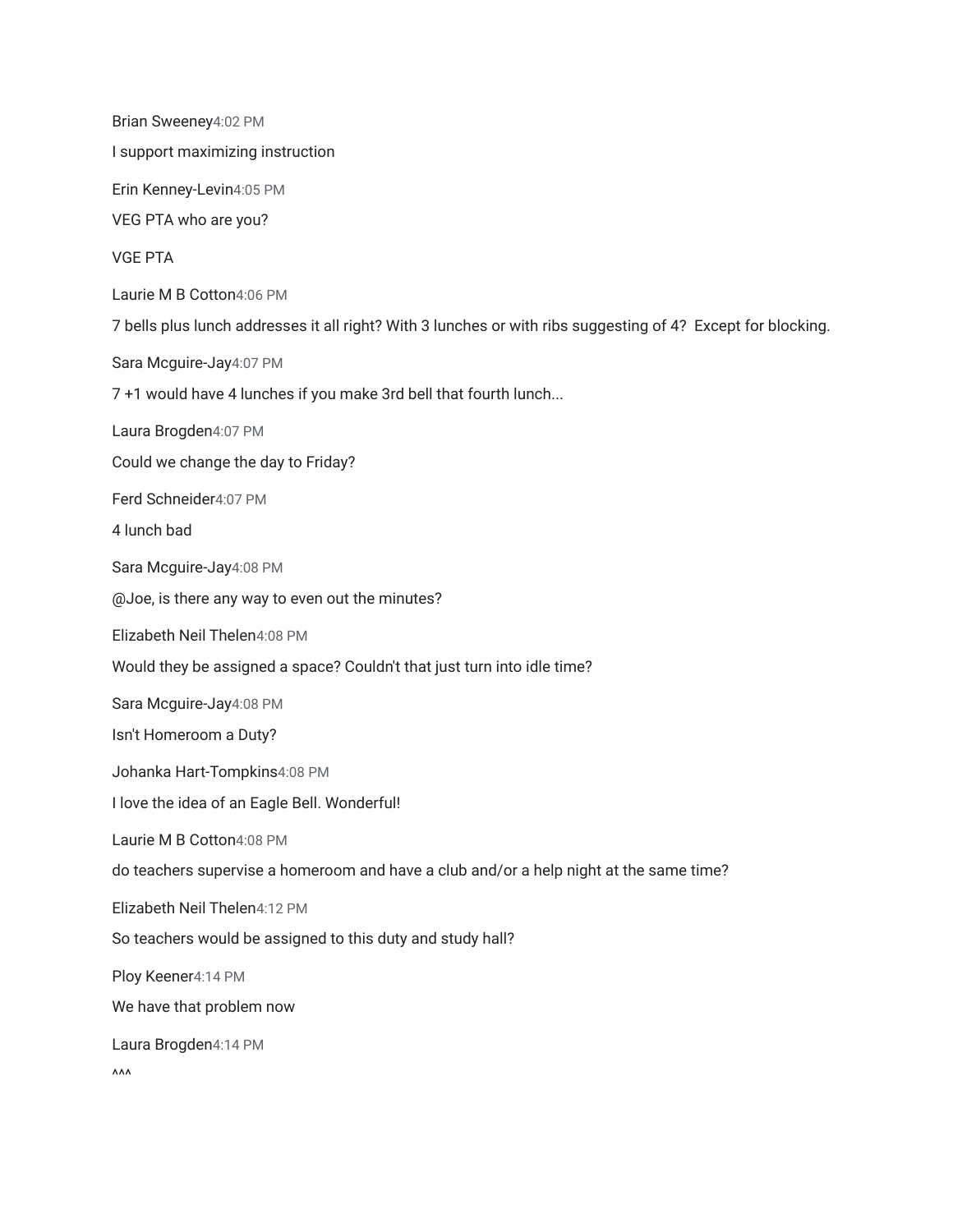Laurie M B Cotton4:15 PM

ferd can I speak?

Laurie M B Cotton4:17 PM

I think Sara and Mike got to my questions - where are all the kids going to be assigned? aren't there currently 400+ kids in the cafe every bell? and, what are the chances for teachers to have 30 kids show up for homeoom at the same time as 15 kids show up for help? Maybe I don't understand it, just trying to picture how it works

Laurie M B Cotton4:20 PM

thank you

Laura Brogden4:26 PM

But aren't we obligated to plan for covid now, just in case?

Ashley Morgan4:26 PM

That's why I think we need 4 launches

Lunches

Elizabeth Neil Thelen4:26 PM

I love launches

@Ferd I agree

Denise Pfeiffer4:27 PM

Agreed Ferd.

Laura Brogden4:27 PM

That's what I asked before!

Elizabeth Neil Thelen4:29 PM

@Ferd the Maria schedule is really hard on the little people. I lose them after about 45 mins and then I have to fill another 75.

Joseph Stewart4:30 PM

Laura brogden's face just cracked me up!

Elizabeth Neil Thelen4:31 PM

If they throw a bunch of 6 feet rules at us, won't we have to go remote anyway? Or Hybrid?

Ferd Schneider4:32 PM

agree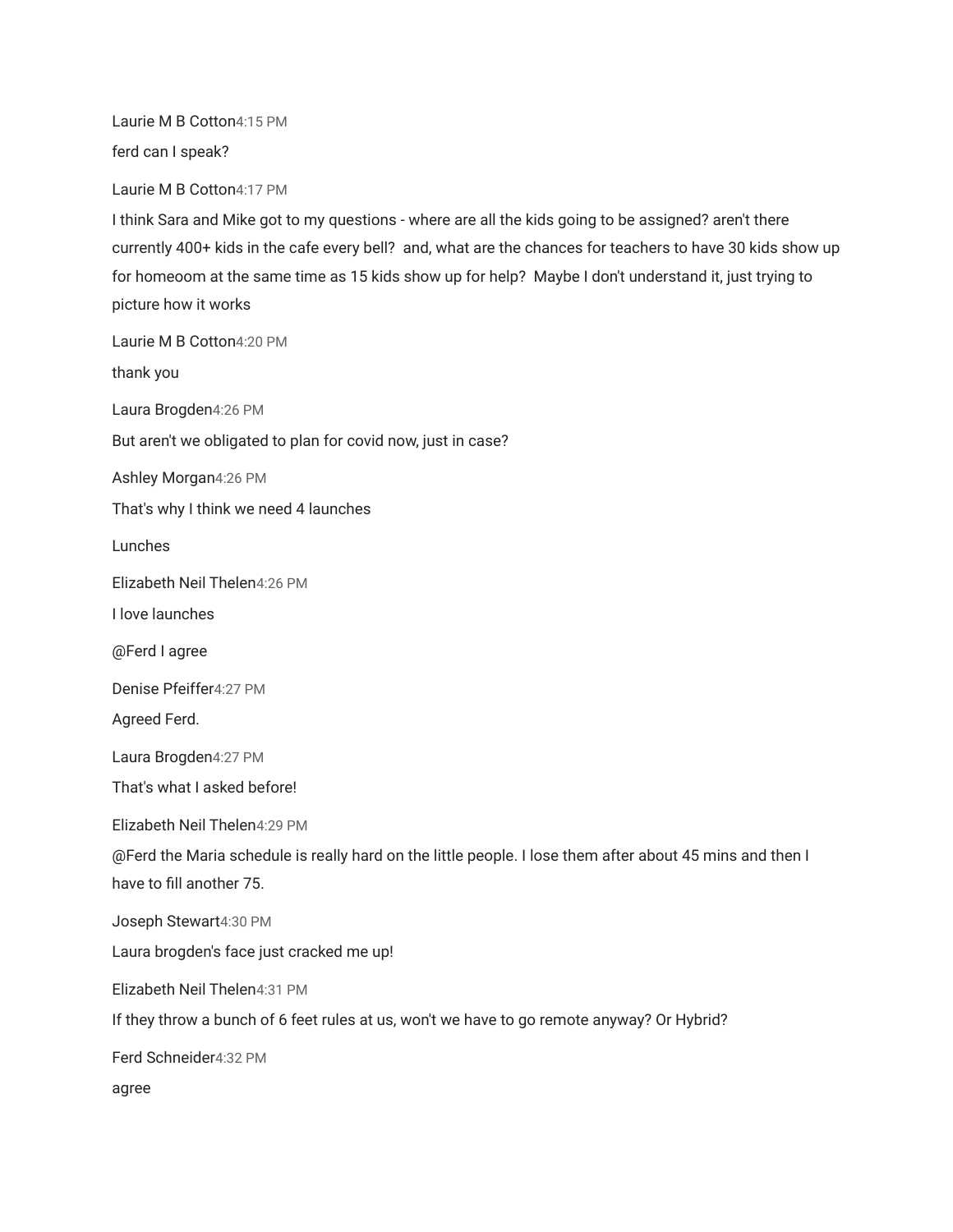Laurie M B Cotton4:32 PM voting members only right? Tara Ligon4:33 PM Good question Laurie M B Cotton4:33 PM brilliant use of online meeting tools! Drew Mcgarvie4:34 PM If I am filling in for Sam, and I know what we are voting, should I fill it out? Sara Mcguire-Jay4:36 PM the 4th sched. the normal pushed back solves nothing that should be excluded Heather Lloyd4:37 PM several of these proposals can be easily changed to full 7 bell schedule everyday Laura Brogden4:38 PM Hey, you can have my owl too Elizabeth Neil Thelen4:39 PM Ed research shows that blocks: Slightly decrease math scores Slightly increase reading scores Discipline referrals increase on block days Attendance decreases on block days Sara Mcguire-Jay4:40 PM joe said they weren't feasible Joseph Stewart4:40 PM sarah thats not what I said if its less than 280 mins per day, blocks can work fine Laurie M B Cotton4:44 PM 7 bells plus lunch with either 3 lunches or 4 have the same instructional time, right, the small loss compared to the old 50 minute schedule? but it impacts study hall and gym (due to usage of space)?

Sara Mcguire-Jay4:45 PM

I think we should forward the 2nd, 5th and 8th sched.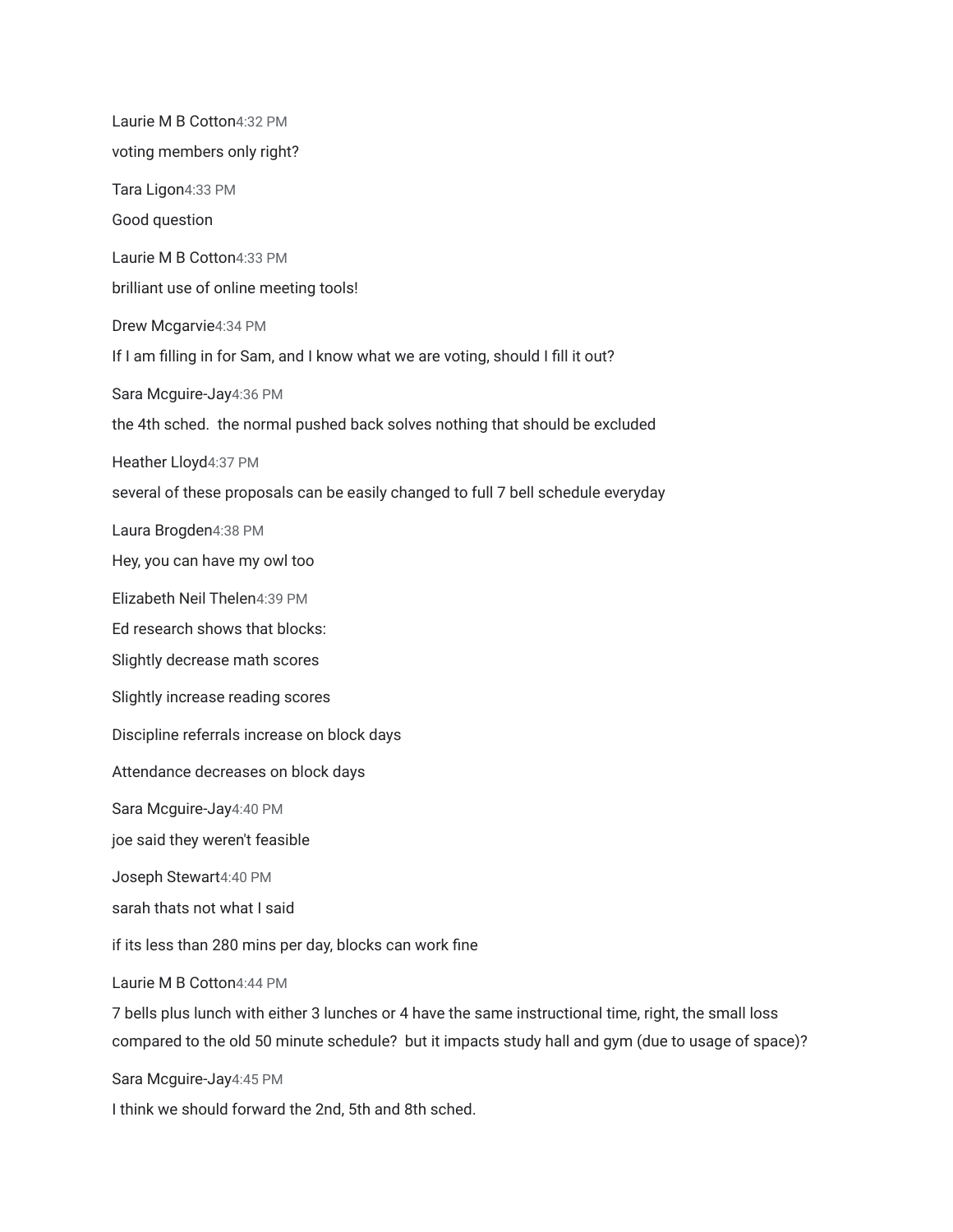Heather Lloyd4:45 PM that is what I am thinking Laurie if they are fine with a modified block for covid, why wouldn't they then be fine with 7 bell Laurie M B Cotton4:46 PM thanks Heather - if 4 lunches gets lunch entirely out of the gym that would be awesome Heather Lloyd4:47 PM yes, but we also need space for study hall as well. So if we get a mod that can be used for cafeteria and study hall, that would be ideal Johanka Hart-Tompkins4:50 PM I would love for departments to give comments on these and suggestions to tweak things. Patricia Morgan4:50 PM Did we actually eliminate any of these schedules? Heather Lloyd4:51 PM can we just send it out to all staff, they filter tweaks to dept chairs, then we can tweak earlier than dept meeting Laurie M B Cotton4:55 PM college board requirement though right? Laura Brogden4:56 PM Right, but in a week's time, they would net less total time. Heather Lloyd4:58 PM i think we need to focus on a reguar year schedule first Sara Mcguire-Jay5:00 PM The 6th Sched. should be elimated. It isn't equitable. Johanka Hart-Tompkins5:00 PM yes 7 bell + lunch Laurie M B Cotton5:01 PM awww patty Johanka Hart-Tompkins5:01 PM no on first no on blended